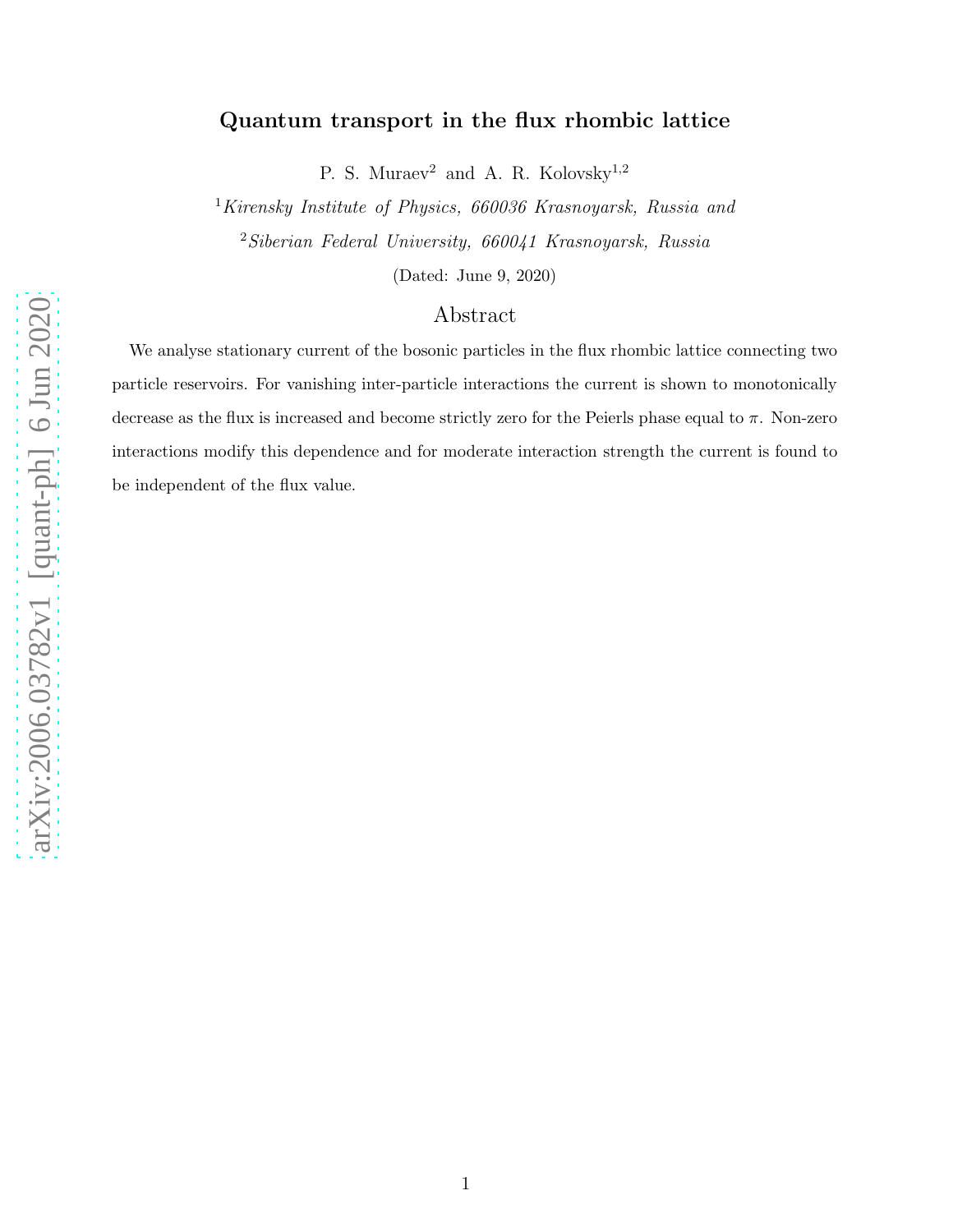#### I. INTRODUCTION

Quantum transport through periodic structures is of permanent interest since the early days of Quantum mechanics [\[1\]](#page-8-0). Recently this problem has been addressed for cold atoms in optical lattices where one of the research directions is the transport of Bose or Fermi atoms between two reservoirs which are connecting by a lattice  $[2-9]$ . Remarkably, under certain conditions this problem can be solved analytically that creates a reference point for studying different realistic systems. Roughly, these conditions are the following: (i) The reservoirs are Markovian so that one can justify a master equation for the reduced density matrix for the fermionic/bosonic carriers in the lattice; (ii) Inter-particle interactions are negligible so that we can use the formalism of the single-particle quantum mechanics; (ii) The lattice has a simple structure and can be approximated by the linear tight-binding chain. Violation of any of these conditions makes the system much harder for analysis but, simultaneously, introduces new effects. In particular, it was shown in the recent work [\[9\]](#page-8-2) that inter-particle interactions change the ballistic transport regime, where the current is independent of the lattice length, into the diffusive transport regime, where the current is inverse proportional to the lattice length.

In the present work we extend the studies of Ref. [\[9\]](#page-8-2) by considering the transport of Bose particles through the rhombic lattice (see Fig. [1](#page-2-0) below). The Bloch spectrum of this lattice is known to consist of two dispersive bands and one flat band which is formed by the localised states. Moreover, by applying an external gauge field one can modify the dispersion relation of the dispersive bands, making them flat as well  $[10-12]$ . These relate the considered in the paper problem to the other fundamental problems like the role of flat bands in the quantum transport [\[13](#page-8-5)[–15](#page-9-0)] and the stability of the localised states in the presence of inter-particle interactions [\[10](#page-8-3), [16](#page-9-1), [17](#page-9-2)].

#### II. THE SYSTEM

The elementary cell of the rhombic lattice consists of three sites which we denote by letters  $C_m$ ,  $A_m$ , and  $B_m$  where the subindex m denotes the cell number, see Fig. 1. We assume the presence of the magnetic flux through a plaque characterised by the Peierls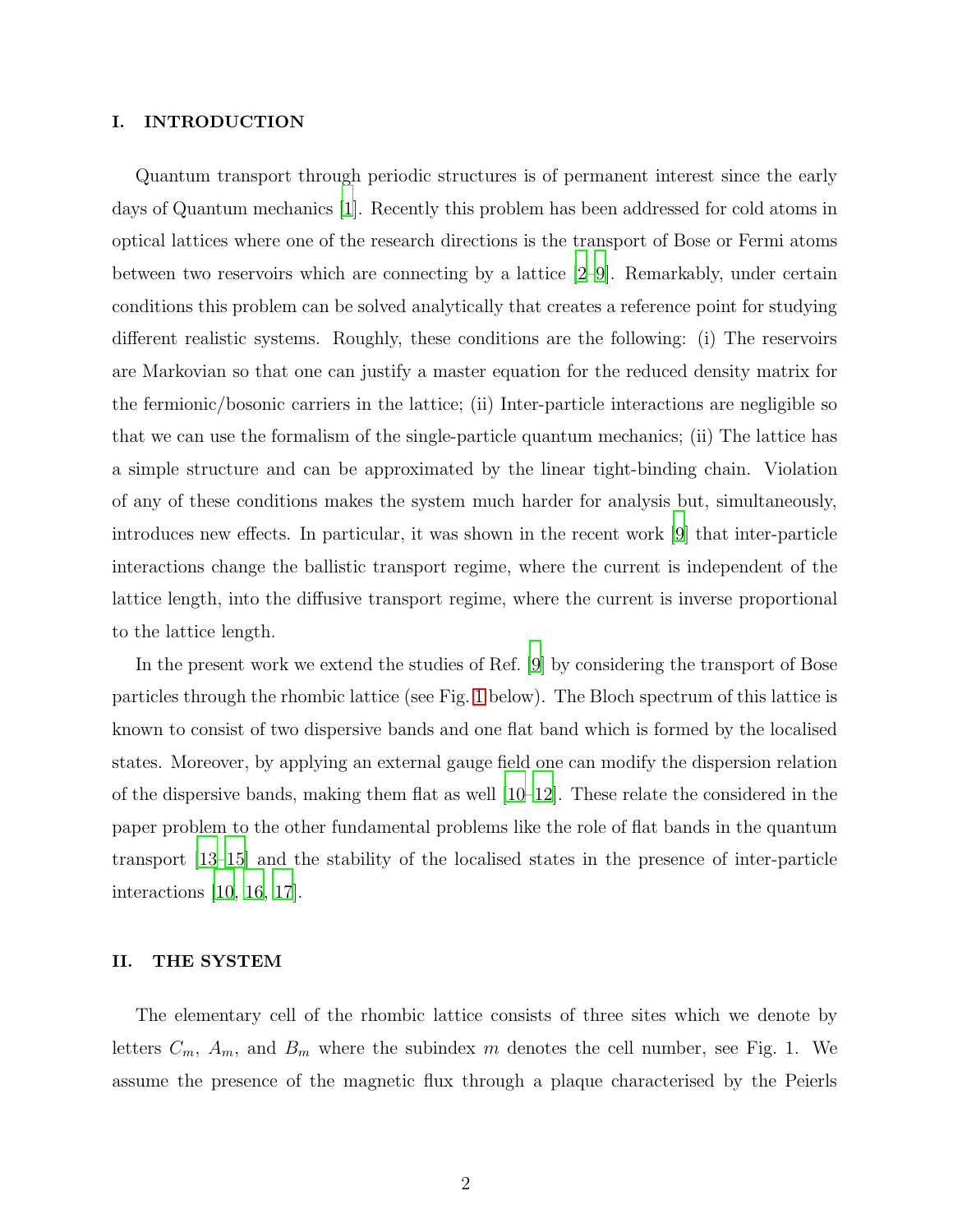

<span id="page-2-0"></span>FIG. 1: Flux rhombic lattice consisting of  $M = 3$  rhombs. The flux is characterised by the Peierls phase  $\Phi$  which determines the values of the hopping matrix elements.

phase Φ. Then the Bloch bands are given by the equation

$$
\epsilon_0(\kappa) = 0 \;, \quad \epsilon_{\pm}(\kappa) = \pm J\sqrt{1 + \cos(\Phi/2)\cos(\kappa - \Phi/2)} \;, \tag{1}
$$

where  $\kappa$  is the quasimomentum. Of a particular interest is the case  $\Phi = \pi$  where the dispersive bands  $\epsilon_{\pm}(\kappa)$  become flat,  $\epsilon_{\pm}(\kappa) = \pm J$ .

The system Hamiltonian is of the Bose-Hubbard type,

<span id="page-2-2"></span>
$$
\widehat{H} = -\frac{1}{2} \sum_{l,m} \left( J_{l,m} \hat{a}_m^{\dagger} \hat{a}_l + h.c. \right) + \frac{U}{2} \hat{n}_l (\hat{n}_l - 1) , \qquad (2)
$$

where  $|J_{l,m}| = J$ . We chose to work with the gauge where the matrix element  $J_{C,A} = Je^{i\Phi/2}$ , the matrix element  $J_{C,B} = Je^{-i\Phi/2}$ , and the remaining two matrix elements equal J. For the numerical purpose we reorder the lattice sites as  $C_1$ ,  $A_1$ ,  $B_1$ ,  $C_2$ ,  $A_2$ ,  $B_2$ , .... (Thus, for example, the index  $l = 5$  corresponds to the A site in the second cell.)

We are interested in the transport of Bose particles across the rhombic lattices where particles come from the left reservoir into the site  $C_1$  and go out of the lattice into the right reservoir from the site  $C_{M+1}$ . Thus, the master equation for the reduced density matrix  $\mathcal{R}(t)$  of the carriers in the lattice has the form  $|6-9|$ 

<span id="page-2-1"></span>
$$
\frac{d\mathcal{R}}{dt} = -i[\hat{H}, \mathcal{R}] + \mathcal{L}_{source}(\mathcal{R}) + \mathcal{L}_{drain}(\mathcal{R}), \qquad (3)
$$

where the operator  $\mathcal{L}_{source}(\mathcal{R}),$ 

$$
\mathcal{L}_{source}(\mathcal{R}) = -\frac{\gamma_L}{2} \left[ (\bar{n}_L + 1)(\hat{a}_1^{\dagger} \hat{a}_1 \mathcal{R} - 2\hat{a}_1 \mathcal{R} \hat{a}_1^{\dagger} + \mathcal{R} \hat{a}_1^{\dagger} \hat{a}_1) + \bar{n}_L (\hat{a}_1 \hat{a}_1^{\dagger} \mathcal{R} - 2\hat{a}_1^{\dagger} \mathcal{R} \hat{a}_1 + \mathcal{R} \hat{a}_1 \hat{a}_1^{\dagger}) \right] (4)
$$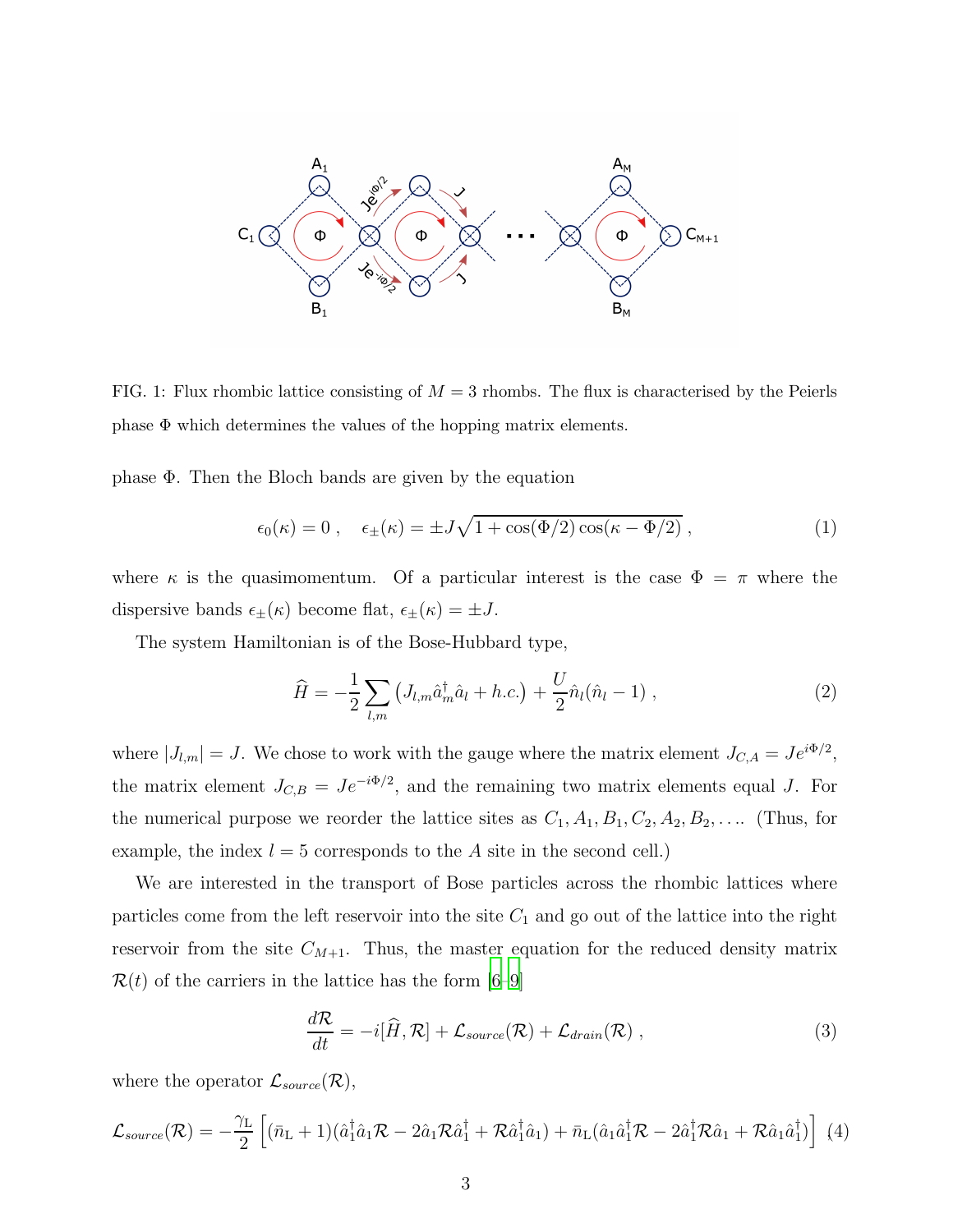and the operator  $\mathcal{L}_{drain}(\mathcal{R}),$ 

$$
\mathcal{L}_{\text{drain}}(\mathcal{R}) = -\frac{\gamma_{\rm R}}{2} \left[ (\bar{n}_{\rm R} + 1)(\hat{a}_{L}^{\dagger} \hat{a}_{L} \mathcal{R} - 2\hat{a}_{L} \mathcal{R} \hat{a}_{L}^{\dagger} + \mathcal{R} \hat{a}_{L}^{\dagger} \hat{a}_{L}) + \bar{n}_{\rm R} (\hat{a}_{L} \hat{a}_{L}^{\dagger} \mathcal{R} - 2\hat{a}_{L}^{\dagger} \mathcal{R} \hat{a}_{L} + \mathcal{R} \hat{a}_{L} \hat{a}_{L}^{\dagger}) \right] (5)
$$

take into account the coupling of the system to reservoirs with the mean particle density  $\bar{n}_L$  (left reservoir) and  $\bar{n}_R$  (right reservoir). Notice that the usage of the terms 'source' and 'drain' in Eqs. [\(3\)](#page-2-1) implies that  $\bar{n}_{\rm L} > \bar{n}_{\rm R}$ .

In the subsequent sections we solve Eq. [\(3\)](#page-2-1) and calculate the single-particle density matrix (SPDM) of the carriers,

$$
\rho_{l,m}(t) = \text{Tr}[\hat{a}_l^\dagger \hat{a}_m \mathcal{R}(t)], \quad 1 \le l, m \le L \,, \tag{6}
$$

which suffices to predict the particle current between the reservoirs. The size of this matrix is obviously given by  $L = 3M + 1$  where M is the number of rhombs.

#### III. NON-INTERACTING PARTICLES  $(U = 0)$

In the case of vanishing inter-particle interactions one can obtain a closed set of ordinary differential equations for the SPDM elements,

$$
\frac{\mathrm{d}}{\mathrm{d}t}\rho_{l,m} = -i[\widehat{H},\widehat{\rho}]_{l,m} - \sum_{j=1,L} \frac{\gamma_j}{2} (\delta_{l,j} + \delta_{m,j})\rho_{l,m} + \sum_{j=1,L} \bar{n}_j \delta_{l,j} \delta_{m,j} . \tag{7}
$$

We mention that this equation is valid for any lattice as soon as the particles are injected in the first site of the lattice and withdrawn from the last site. In what follows, to simplify equations, we assume that the relaxation constants  $\gamma_1 \equiv \gamma_L$  and  $\gamma_L \equiv \gamma_R$  are the same and equal to  $\gamma$ .

Let us first discuss the case  $\Phi = 0$ . The stationary SPDM of the bosonic carriers in the rhombic lattice is exemplified in the lower-left conner in Fig. [2](#page-4-0) for  $M = 3$ . Here the stationary populations of the C sites are the same (except the first and last sites) and are given by the equation,

$$
\rho_{l,l}^{(C)} = \frac{\bar{n}_{\rm L} + \bar{n}_{\rm R}}{2} \,, \tag{8}
$$

and populations of the  $A$  and  $B$  sites are one half of this value. The stationary current is

$$
\bar{j} = j_0 \frac{J\gamma}{J^2 + \gamma^2/2} \frac{\bar{n}_{\rm L} - \bar{n}_{\rm R}}{2} \,. \tag{9}
$$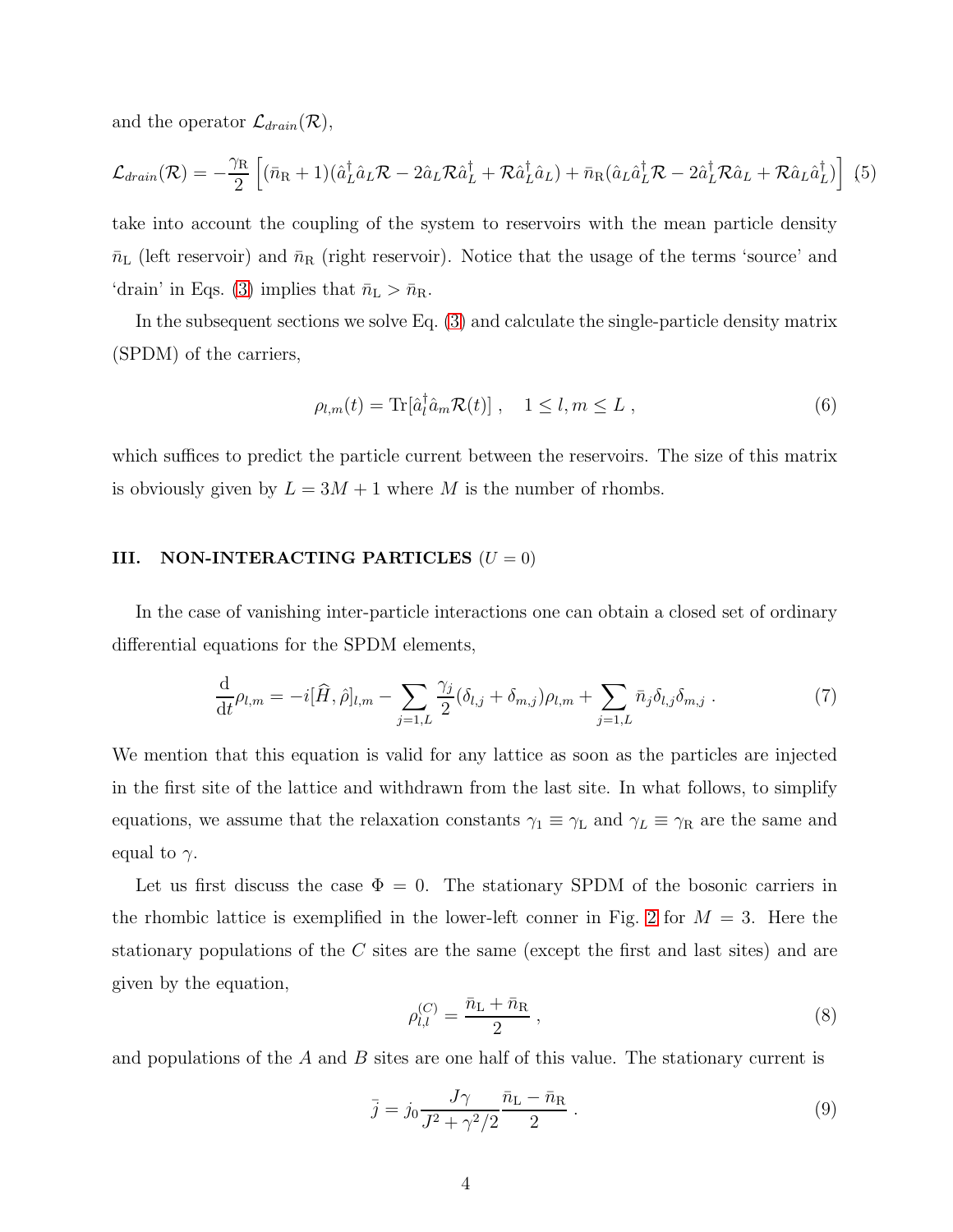Comparing this equation with Eq.(34) in Ref. [\[9\]](#page-8-2) ) we conclude that for  $\Phi = 0$  the rhombic lattice behaves similar to the simple linear lattice with the even sites given by the 'sum' of the  $A$  and  $B$  sites of the rhombic lattice.

Next we analyse the case  $\Phi = \pi$ , see the upper-right conner in Fig. [2.](#page-4-0) As expected, here the propagation of particles across the lattice is blocked by the destructive interference and and the current is strictly zero. For populations of the edge sites we have

$$
\rho_{1,1} = \bar{n}_{\rm L} \ , \quad \rho_{L,L} = \bar{n}_{\rm R} \ , \tag{10}
$$

and populations of the neighbouring  $A$  and  $B$  sites are one half of these values. We also mention that the  $A - B$  dimers at the lattice edges are in the antisymmetric (left edge) and the symmetric (right edge) states, i.e.,

$$
\rho_{A,B} = \pm \sqrt{\rho_{A,A} \rho_{B,B}} \tag{11}
$$

Unfortunately, there is no simple analytical expression for the stationary current for an arbitrary Φ. Moreover, the result depends on the lattice length. The main panel in Fig. [2](#page-4-0) shows the stationary current in the system as the function of  $\Phi$  for  $2 \leq M \leq 7$ . (Here we normalise the current to the particle density in the left reservoir.) It is seen that the curves



<span id="page-4-0"></span>FIG. 2: The stationary current as the function of  $\Phi$  for  $M = 2, ..., 7$ . Parameters are  $\gamma_L = \gamma_L =$ 0.4, and  $\bar{n}_{R}/\bar{n}_{L} = 0.5$ . The dashed red line is Eq. [\(12\)](#page-5-0). The inserts show the elements of the stationary SPDM by the absolute values for  $M = 3$  and  $\Phi = 0$ , lower-left conner, and  $\Phi = \pi$ , upper-right conner.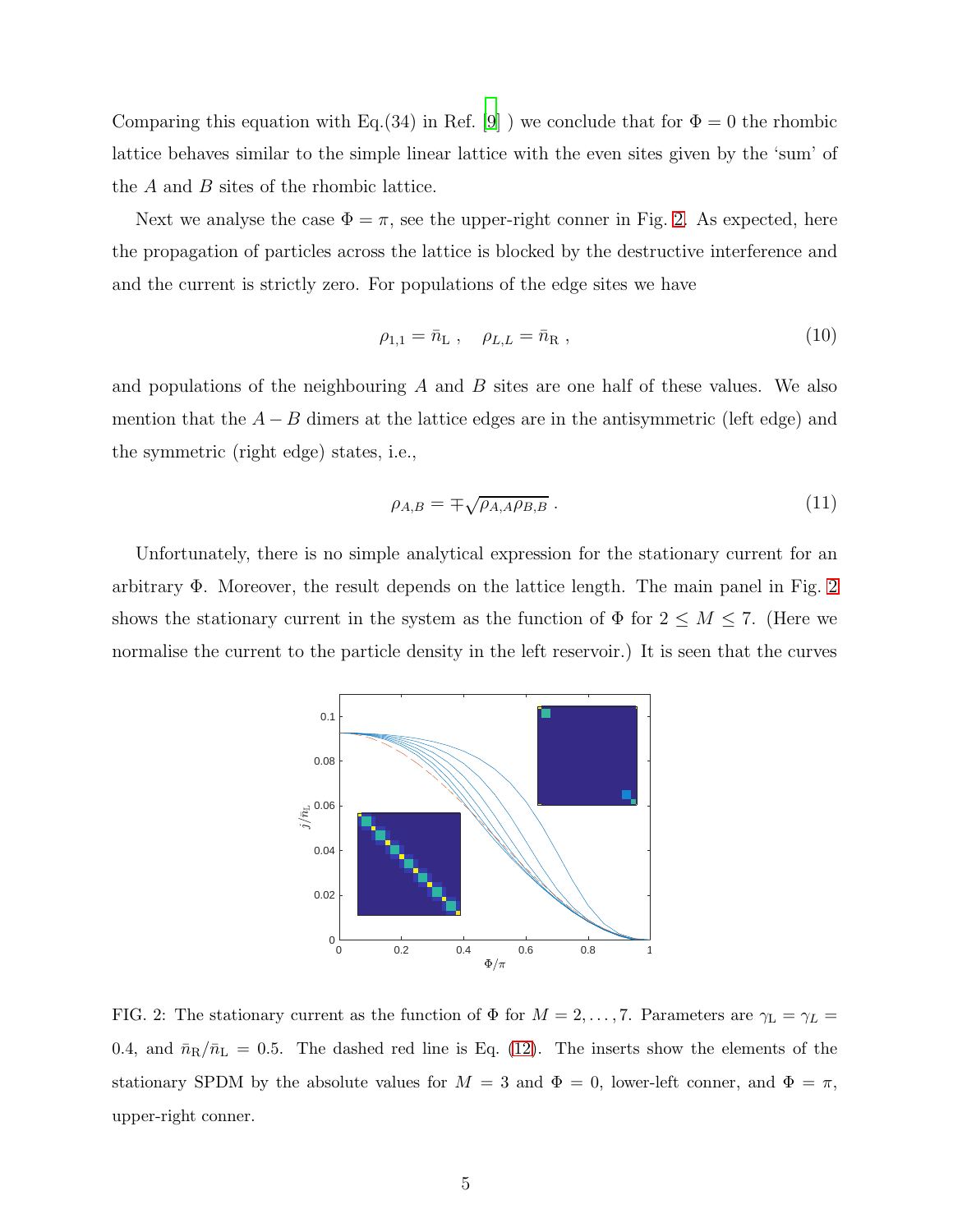rapidly converge to some limiting curve which can be approximated by the relation

<span id="page-5-0"></span>
$$
\bar{j}(\Phi) \approx \bar{j}(\Phi = 0) \cos^2(\Phi/2) . \qquad (12)
$$

One may naively assume that the dependence [\(12\)](#page-5-0) is given by the mean squared group velocity of a quantum particle in the lattice [\[8](#page-8-7)], however, this appears to be not the case. A justification of Eq. [\(12\)](#page-5-0) remains the open problem.

### IV. INTERACTING PARTICLES

To treat the case of interacting particles we use the pseudo-classical approach (also known as the truncated Wigner function or truncated Husimi function approximations) which was proved to be very accurate when analysing the current in the simple linear lattice [\[9](#page-8-2)]. This approach reduces the master equation [\(3\)](#page-2-1) to the Fokker-Planck equation on the classical distribution function  $f = f(\mathbf{a}, \mathbf{a}^*; t)$  defined in the multi-dimensional phase-space  $\mathbf{a} = a_1, \ldots, a_L,$ 

<span id="page-5-1"></span>
$$
\frac{\partial f}{\partial t} = \{H, f\} + \sum_{l=L,R} \left[ \mathcal{G}^{(l)}(f) + \mathcal{D}^{(l)}(f) \right] \tag{13}
$$

In Eq. [\(13\)](#page-5-1) H is the classical counterpart of the Bose-Hubbard Hamiltonian  $(2), \{ \ldots, \ldots \}$ denotes the Poisson brackets, and the terms in the square brackets are the Weyl images of the Lindblad operators  $\mathcal{L}_{source}(\mathcal{R})$  and  $\mathcal{L}_{drain}(\mathcal{R})$ . To clarify the mathematical structure of the equation here we explicitly decompose these images into the friction terms,

$$
\mathcal{G}^{(l)}(f) = \frac{\gamma_l}{2} \left( a_l \frac{\partial f}{\partial a_l} + 2f + a_l^* \frac{\partial f}{\partial a_l^*} \right) , \qquad (14)
$$

and the diffusion terms

$$
\mathcal{D}^{(l)}(f) = D_l \frac{\partial^2 f}{\partial a_l \partial a_l^*} \,, \tag{15}
$$

where the diffusion coefficients  $D_{\rm L}$  and  $D_{\rm R}$  are proportional to the reservoir particle densities  $\bar{n}_{\rm L}$  and  $\bar{n}_{\rm R}$ , respectively.

Knowing the distribution function  $f = f(\mathbf{a}, \mathbf{a}^*; t)$  the SPDM elements are calculated by taking the multi-dimensional integral

$$
\rho_{l,m}(t) = \int a_l^* a_m f(\mathbf{a}, \mathbf{a}^*; t) \mathrm{d} \mathbf{a} \mathrm{d} \mathbf{a}^* \; . \tag{16}
$$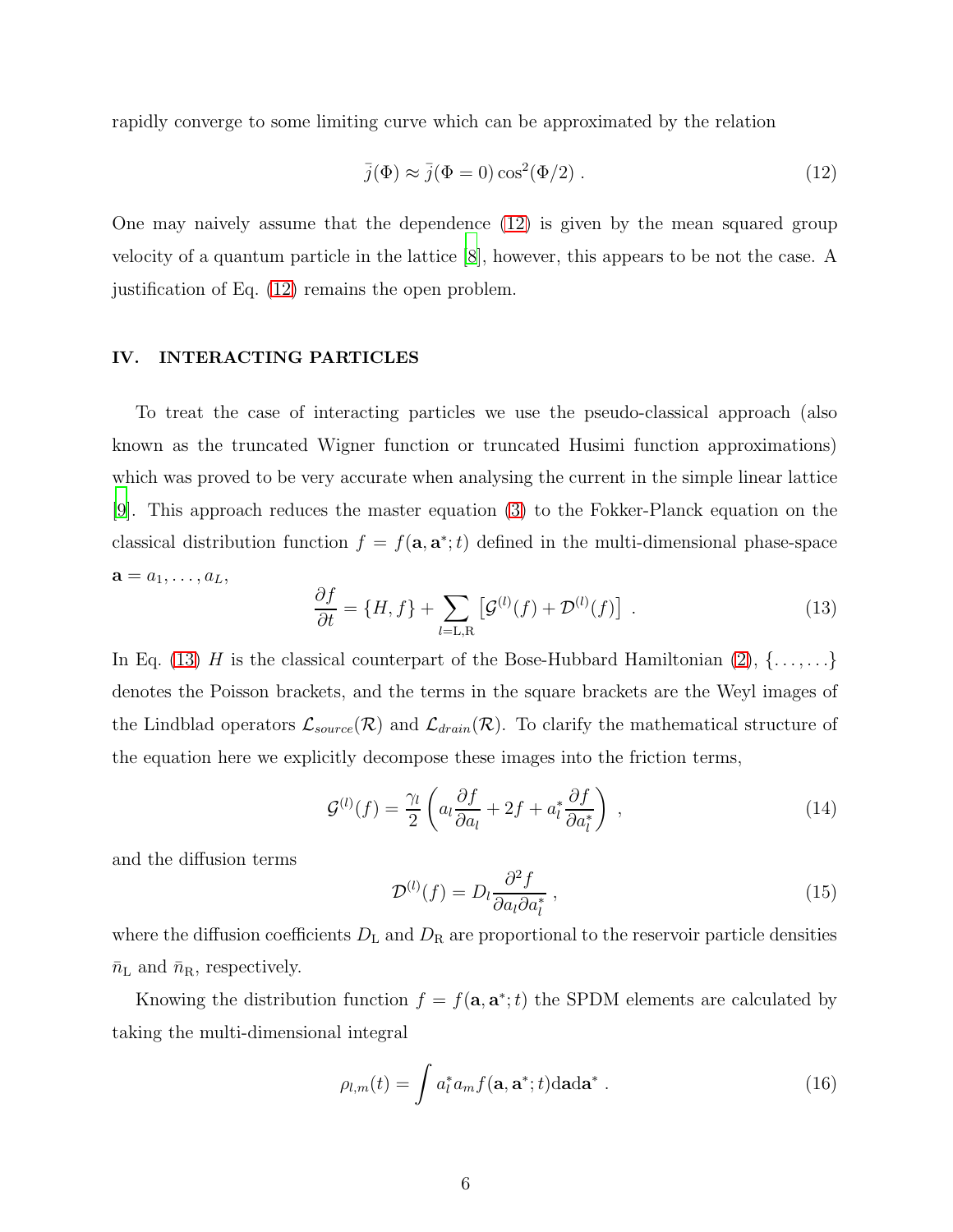

<span id="page-6-0"></span>FIG. 3: The stationary current as the function of  $\Phi$  for  $M = 5$  and  $g = 0$ , solid line,  $g = 0.7$ , dashed line, and  $g = 2$ , dash-dotted line. The other parameters are the same as in the previous figure. The error bar indicates statistical error due to the Monte-Carlo simulation.



<span id="page-6-1"></span>FIG. 4: Population of the lattice sites (i.e., diagonal elements of SPDM) as the function of time for  $\Phi = \pi$  and  $M = 3$ . The other parameters are  $\gamma_L = \gamma_L = 0.4$ ,  $\bar{n}_R = 0$ , and  $g = 4$ . Average over 400 realizations. Different curves refer to  $\rho_{C,C}^{(1)}$ ,  $\rho_{A,A}^{(1)}$  and  $\rho_{B,B}^{(1)}$ ,  $\rho_{C,C}^{(2)}$ ,  $\rho_{A,A}^{(2)}$  and  $\rho_{B,B}^{(2)}$ , etc., from top to bottom.

We mention that the method is exact for  $U = 0$  and in the formal limit  $U \to 0$ ,  $\bar{n}_{\text{L}} \to \infty$ ,  $g=U\bar{n}_{\rm L}=const.$  The main advantage of the approach is that, when we cannot solve Fokker-Planck equation [\(13\)](#page-5-1) analytically, it is always possible to estimate  $\rho_{l,m}(t)$  by mapping this equation into the Langeven equation and then employing the Monte-Carlo simulation.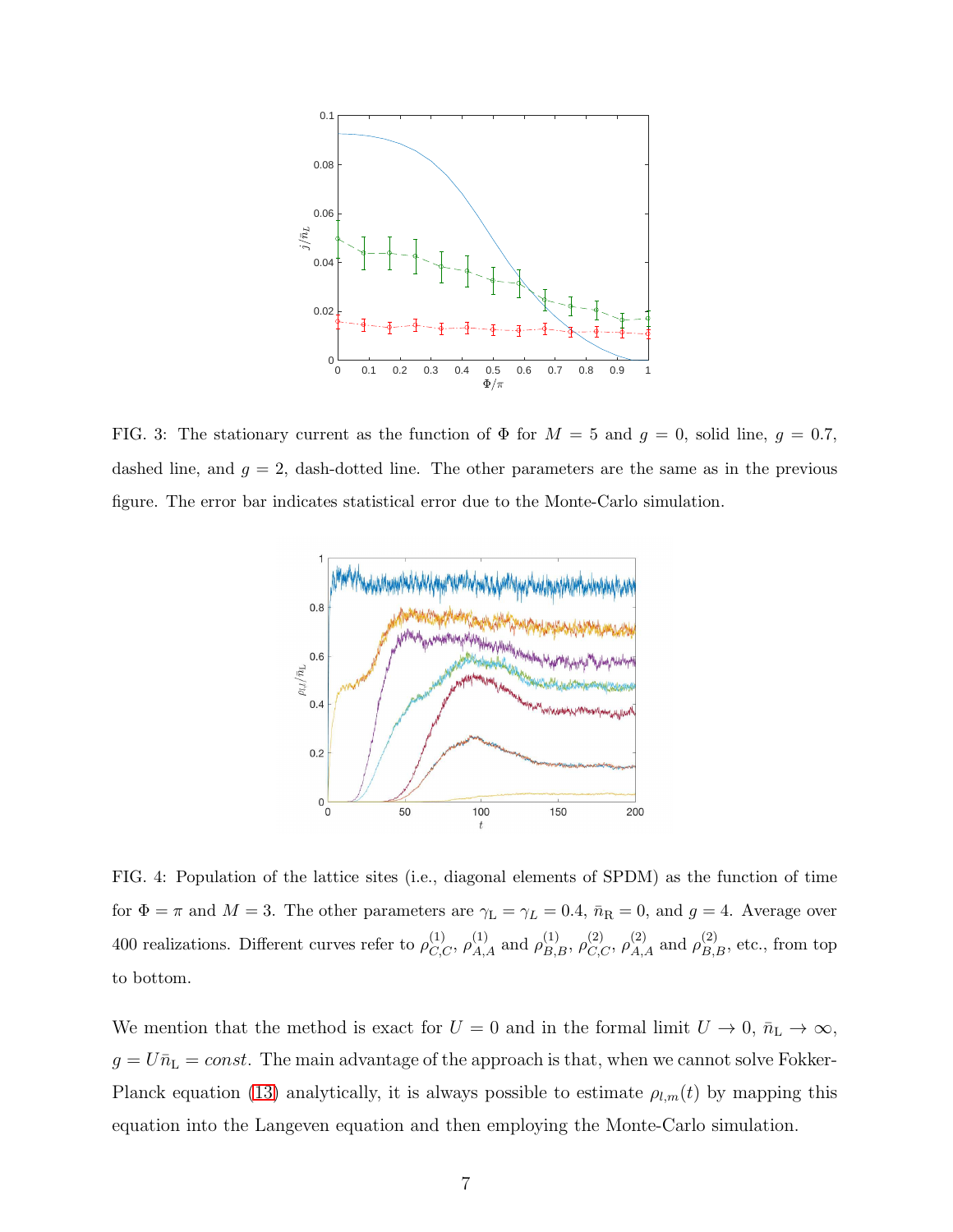Fig. [3](#page-6-0) compares the stationary current in the flux rhombic lattice  $g = 0$ ,  $g = 0.7$ , and  $g = 2$ . It is seen that for  $\Phi$  close to zero interactions suppress the current. This is consistent with the results of Ref. [\[9](#page-8-2)] and, in fact, is an indication of the transition from the ballistic transport regime to the diffusive regime. For  $\Phi$  close to  $\pi$ , however, the current is enhanced and has a finite value even for  $\Phi = \pi$  where transport is forbidden due to the localisation effect if  $g = 0$ . Thus, interactions destroy the localisation. This is consistent with results of Ref. [\[10\]](#page-8-3), which analyses the energy spectrum of two interacting fermions in the flux rhombic lattice, and results of Ref. [\[17\]](#page-9-2), which specifically addresses the stability of the localised states against interactions. In particular, it was shown in the latter work that the antisymmetric (or symmetric, depending on the chosen gauge) localised  $A - B$  state is subject to dynamical instability which leads to excitation of the unprotected symmetric (antisymmetric)  $A - B$  state. Because the developing of instability takes some time, in the rhombic lattice we have very long transient regime for  $\Phi = \pi$ . During this transient we observe subsequent populations of the  $C$  sites with the time delay given by the instability time, see Fig. [4.](#page-6-1) When all C sites are populated, the system reaches the steady-state regime with the diffusive-like transport from the left to the right reservoirs.

#### V. CONCLUSION

We studied the current of non-interacting and interacting bosonic carriers across the flux rhombic lattice. In the case of vanishing inter-particle interactions the transport is ballistic and the current is determined by the interference effects due to the presence of two alternative passes between the  $C$  sites. For zero flux the interference is constructive and the current is maximal. On the contrary, for the flux corresponding to the Peierls phase  $\Phi = \pi$ the interference is completely destructive and the current is zero. For the intermediate value of  $\Phi$  the current was found to be approximately proportional to  $\cos^2(\Phi/2)$ .

Unlike for vanishing interactions, for moderate interaction strength  $g \sim J$  the current is mainly determined by the interaction effects which change the ballistic transport regime into diffusive transport. It can be expected from general arguments that diffusion destroys interference. This expectation was fully confirmed by the straightforward numerical analysis of the system dynamics where the stationary current of the bosonic carries was found to be essentially independent of the flux.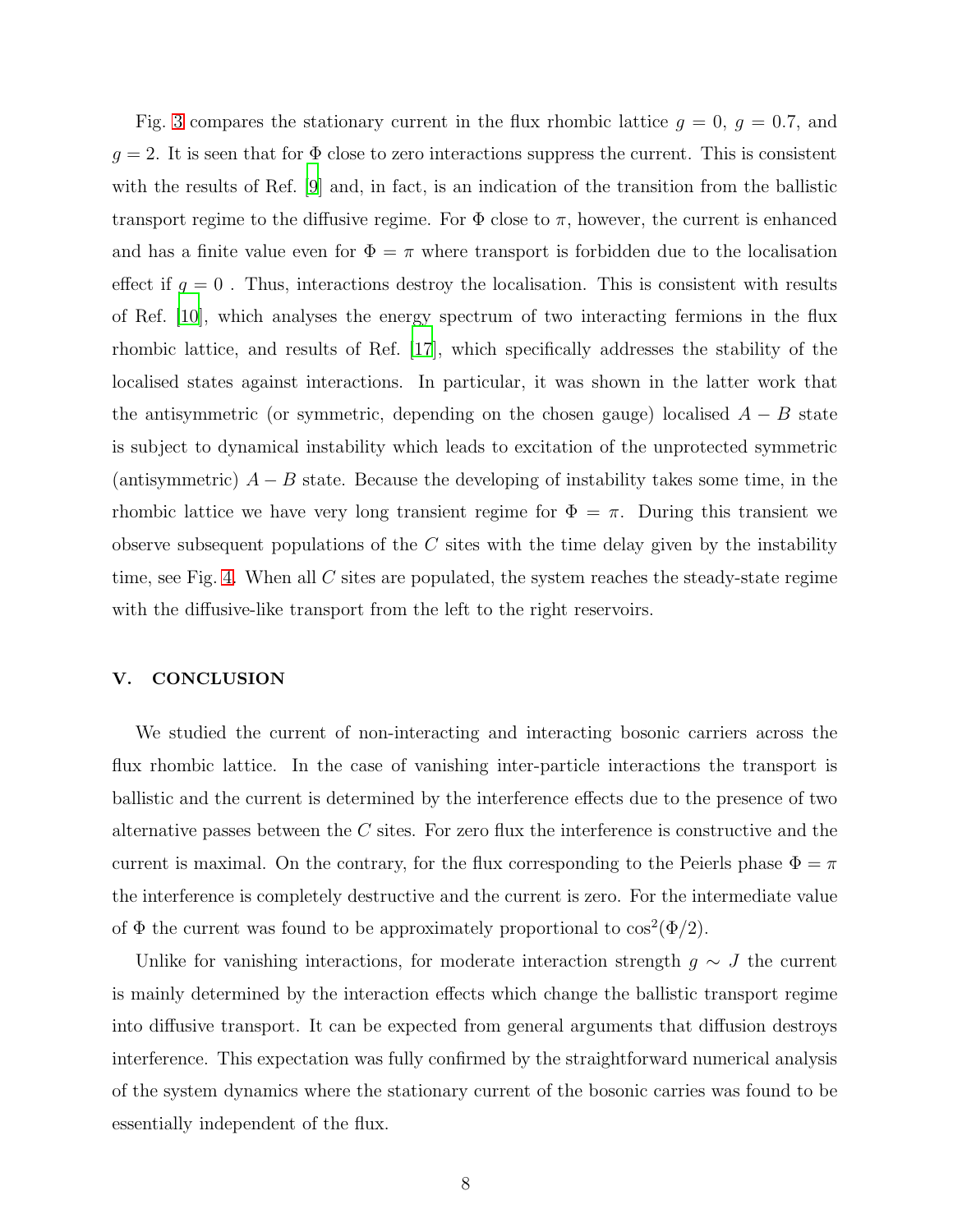This work has been supported through Russian Science Foundation grant N19-12-00167.

- <span id="page-8-0"></span>[1] F. Bloch, Uber die Quantenmechanik der Elektronen in Kristallgittern, Zeitschrift für Physik 52, 555 (1928).
- <span id="page-8-1"></span>[2] M. Lebrat, P. Grisins, D. Husmann, S. Häusler, L. Corman, T. Giamarchi, J.-Ph. Brantut, and T. Esslinger, Band and Correlated Insulators of Cold Fermions in a Mesoscopic Lattice, Phys. Rev. X 8, 011053 (2018).
- [3] T. Prosen, B. Zunkoviĉ, *Exact solution of Markovian master equations for quadratic Fermi* systems: thermal baths, open XY spin chains and non-equilibrium phase transition, New J. of Phys. 12, 025016 (2010).
- [4] M. Znidaric, Exact solution for a diffusive nonequilibrium steady state of an open quantum chain, J. Stat. Mech. 2010, L05002 (2010).
- [5] M. Bruderer, W. Belzig, Mesoscopic transport of fermions through an engineered optical lattice connecting two reservoirs, Phys. Rev. A 85, 013623 (2012);
- <span id="page-8-6"></span>[6] A. Ivanov, G. Kordas, A. Komnik, and S. Wimberger, Bosonic transport through a chain of quantum dots, Eur. Phys. J. B **86**, 345 (2013).
- [7] G. Kordas, D. Witthaut, S. Wimberger, Non-equilibrium dynamics in dissipative Bose-Hubbard chains, Ann. Phys. (Berlin) 527, 619 (2015).
- <span id="page-8-7"></span>[8] A. R. Kolovsky, Z. Denis, and S. Wimberger, *Landauer-Büttiker equation for bosonic carriers*, Phys. Rev. A 98, 043623 (2018).
- <span id="page-8-2"></span>[9] A. A. Bychek, P. S. Muraev, D. N. Maksimov, and A. R. Kolovsky, Open Bose-Hubbard chain: *Pseudoclassical approach*, Phys. Rev. E  $101$ , 012208 (2020).
- <span id="page-8-3"></span>[10] J. Vidal, B. Doucot, R. Mosseri, and P. Butaud, Interaction induced delocalisation for two particles in a periodic potential, Rev. Lett. 85, 3906 (2000).
- [11] S. Longhi, Effective magnetic fields for photons in waveguide and coupled resonator lattices, Opt. Lett. 38, 3570 (2013).
- <span id="page-8-4"></span>[12] S. Mukherjee and R. R. Thomson, Observation of localized flat-band modes in a quasi-onedimensional photonic rhombic lattice, Opt. Lett. 40, 5443 (2015).
- <span id="page-8-5"></span>[13] R. Khomeriki, S. Flach, Landau-Zener Bloch oscillations with perturbed flat bands, Phys. Rev. Lett. **116**, 245301 (2016).